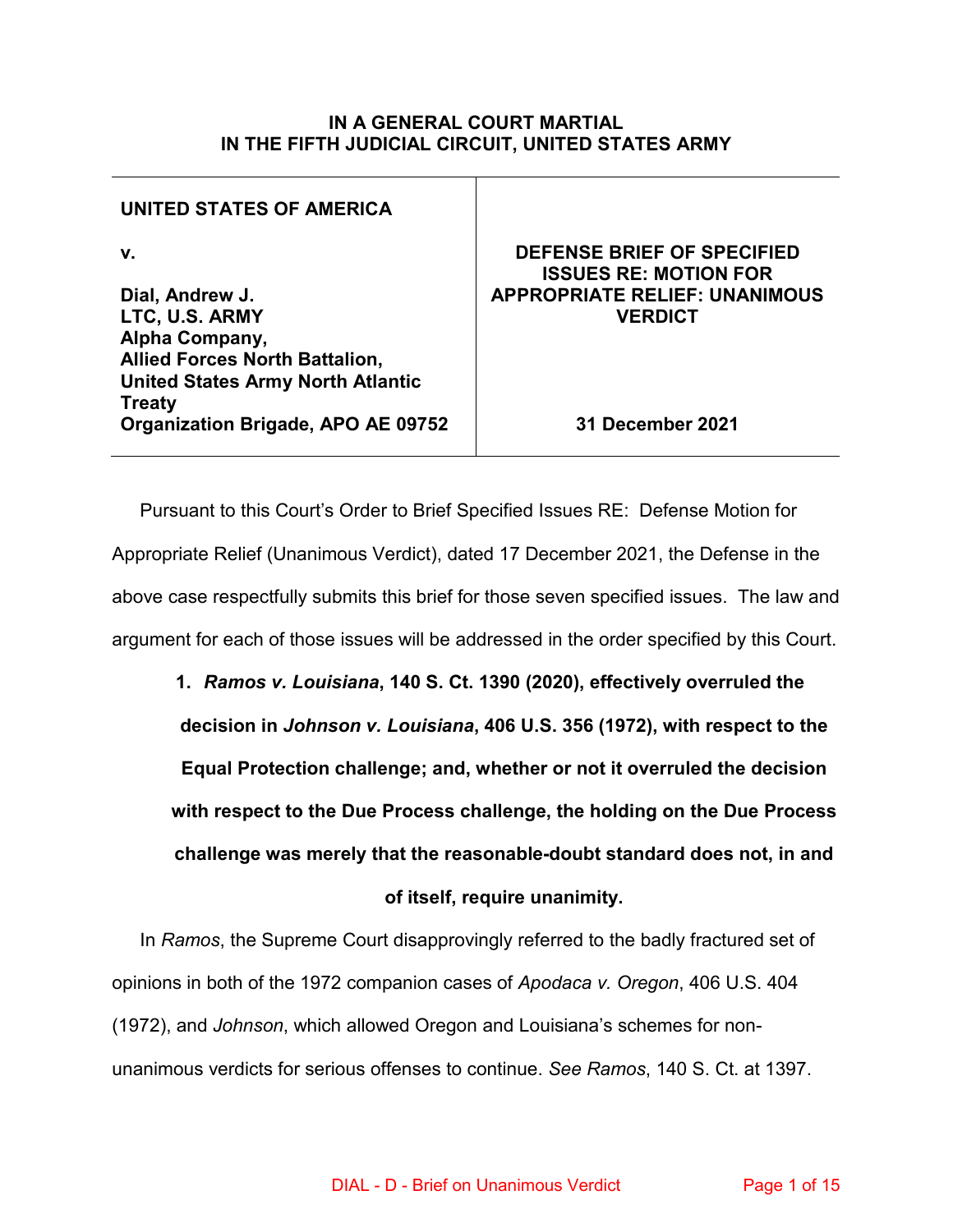However, the Supreme Court's opinion in *Ramos* relied on the constitutional protections in the Sixth Amendment, which were at issue in *Apodaca*, and not the Due Process Clause or Equal Protection Clause of the Fourteenth Amendment, which were at issue in *Johnson*. Therefore, while directly overruling the decision in *Apodaca*, the impact of *Ramos* on *Johnson* is less clear.

Concerning the Due Process challenge, the Court in *Johnson* concluded that a conviction based on nine of 12 jurors satisfied the State's burden of proving guilt beyond a reasonable doubt and that the disagreement of the three jurors did not alone establish reasonable doubt. *Johnson*, 406 U.S. at 362. The Defense acknowledges there is an argument that the Court's decision in *Ramos* does not overrule that part of the decision in *Johnson*. *See State v. Ramos*, 367 Ore. 292, 309, 478 P.3d 515, 527 (2020) (finding that "[t]he *Johnson* reasonable-doubt holding remains good law after *Ramos*"). However, the court in *Johnson* did not consider whether the relationship between unanimity and impartiality, as described in *Ramos (See Ramos*, 140 S. Ct. at 1396), requires a different result. Regardless of whether the part of the *Johnson* decision regarding the reasonable-doubt standard is still good law, it would only stand for the principle that a non-unanimous verdict does not per se violate that standard. Although the Defense's motion quoted opinions from the D.C. Circuit and Sixth Circuit and acknowledged the interplay between unanimity and the burden of proof beyond a reasonable doubt, the Defense's Due Process argument is broader than and unresolved by the decision in *Johnson*.

The majority of the Defense's motion is devoted to the primary argument that unanimity is a core aspect of the impartiality guaranteed in the Sixth Amendment. That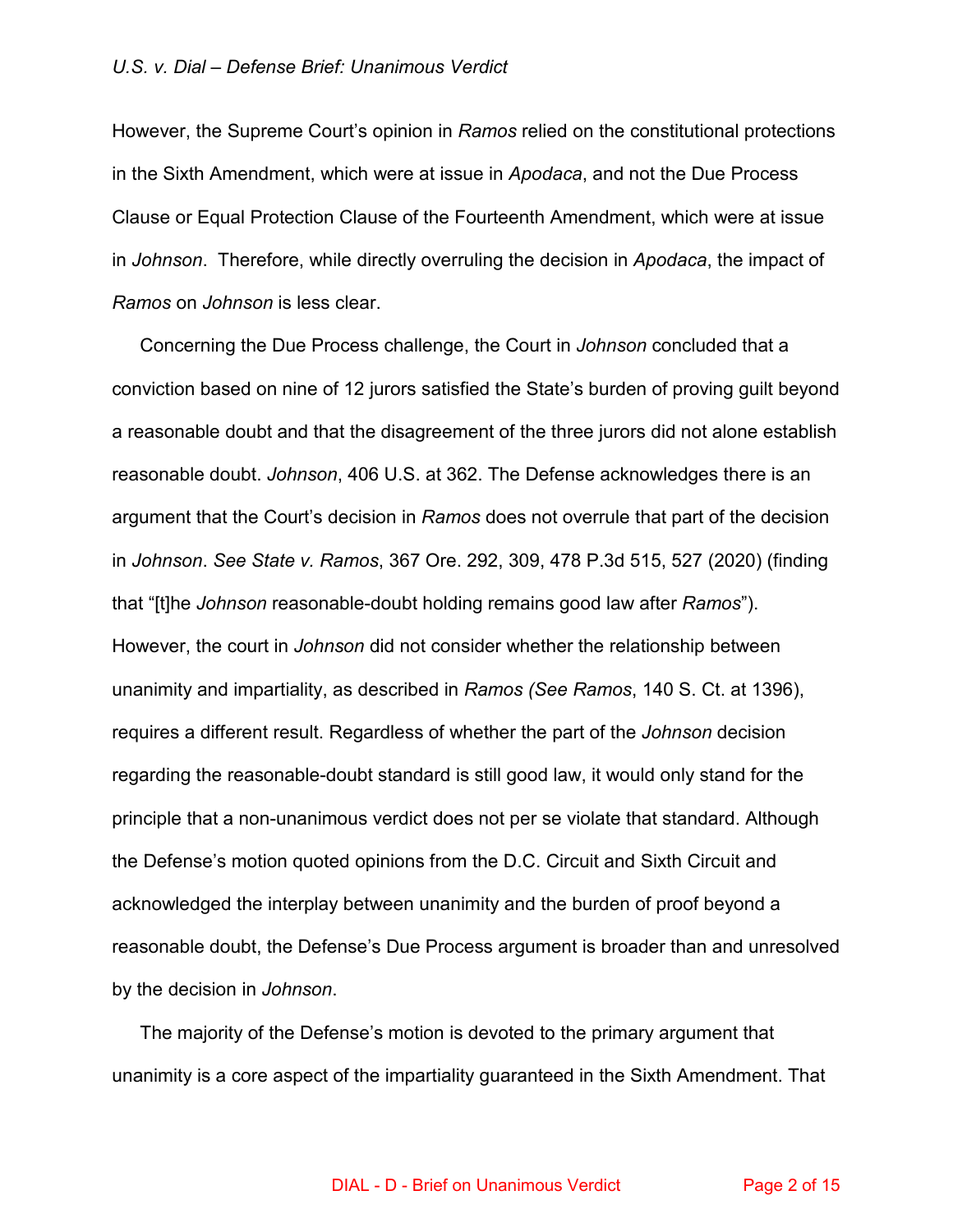impartiality is distinct from the rights concerning the composition of the jury, and that impartiality applies with equal meaning to court-martial panels. As mentioned in the motion, an accused at a court-martial enjoys most of the rights under the Sixth Amendment. In addition, a right under the Sixth Amendment may apply to a courtmartial through the Due Process Clause of the Fifth Amendment. *See e.g*., *United States v. Santiago-Davilla*, 26 M.J. 380, 390 (C.M.A. 1988) (holding that the Supreme Court's decision in *Batson v. Kentucky* applies to courts-martial by virtue of due process). This concept, which was the primary Due Process argument in the Defense's motion, was not at issue in *Johnson*.

Concerning the Equal Protection challenge in *Johnson*, the decision that Louisiana's scheme did not constitute a denial of equal protection under the law does not survive *Ramos*. The Court analyzed the issue, and found a rational basis for Louisiana denying the requirement for unanimity for conviction of serious offenses in certain types of cases. After *Ramos*, a rational basis is not sufficient for a state to deny a certain classification of defendants the fundamental right of requiring unanimity to convict of a serious offense. The government interest provided in *Johnson* would clearly not satisfy a strict-scrutiny analysis. In addition, even if *Ramos* did not overrule that part of the *Johnson* decision, the Equal Protection challenge in *Johnson* was an attack on Louisiana's statutory scheme that required unanimity for capital and five-person jury cases, but requiring the concurrence of at least nine of 12 for other cases. *See Johnson*, 406 U.S. at 263. Those classifications were categories based on the seriousness of the crime and severity of the punishment that may be imposed, which bears no similarity to the classification at issue before this Court.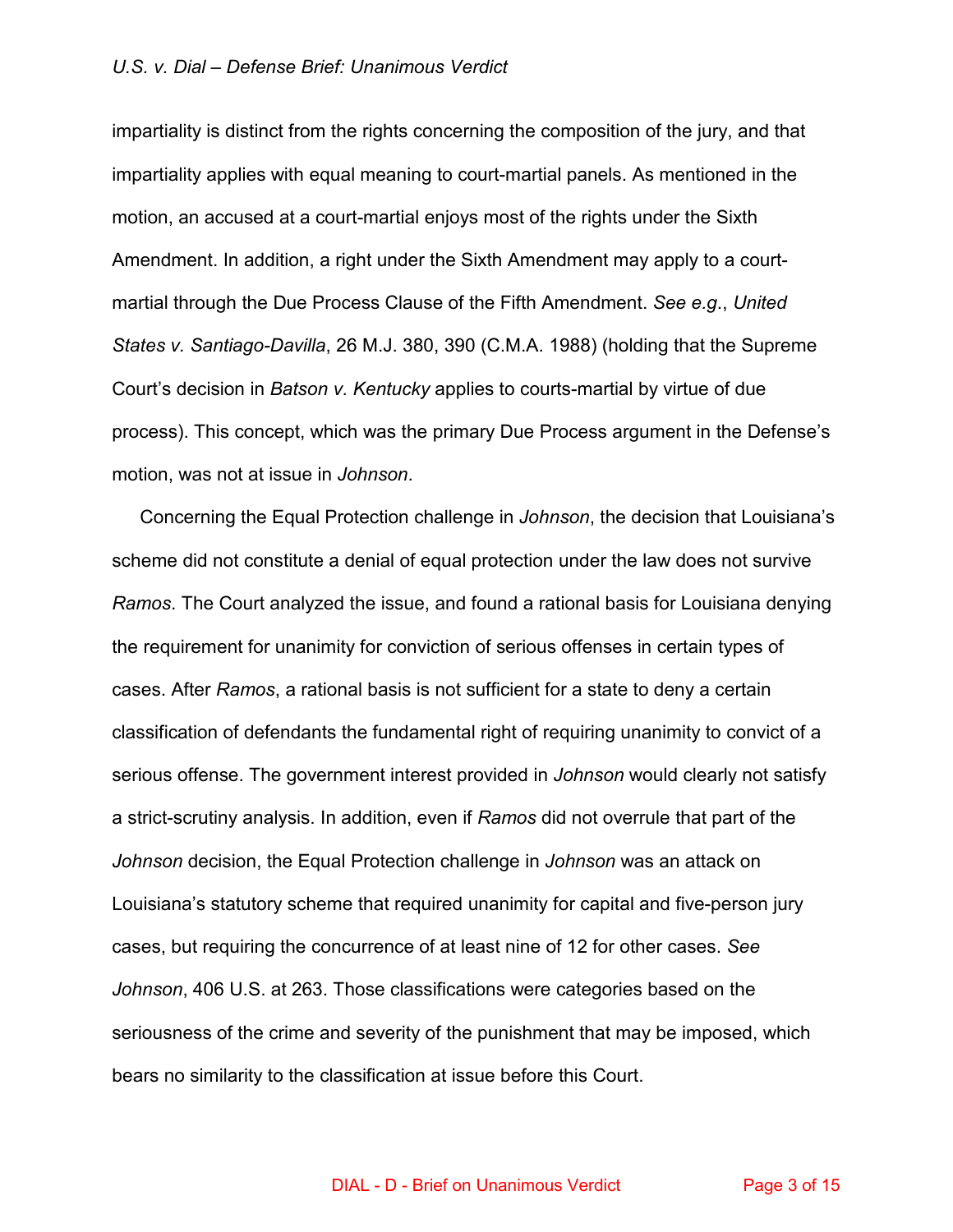In summary, *Ramos* effectively overruled *Johnson*, with the only possible exception being the part of the decision concerning the holding that a non-unanimous verdict does not per se violate the reasonable-doubt standard under the Due Process Clause. Such a holding would not address the Defense's argument that unanimity is a required aspect of impartiality under either the Sixth Amendment or the Due Process Clause of the Fifth Amendment. The part of the decision in *Johnson* on the Equal Protection challenge does not survive *Ramos*; and, even if it did, it would not apply to the vastly different classification in this case. Either way *Johnson* is not binding law on the Equal Protection issue raised before this Court.

## **2. Servicemembers and civilians are "in all relevant aspects alike" for the purpose of unanimity of verdicts.**

The Court of Appeals for the Armed Forces (CAAF) recently applied the analysis for the due process right to equal protection of the laws. In *United States v. Begani*, 81 M.J. 273 (C.A.A.F. 2021), CAAF held that subjecting members of the Fleet Reserve and not retired reservists to UCMJ jurisdiction did not violate Equal Protection. *Id*. at 281. The first step of the analysis is "whether the groups are similarly situated, that is, are they 'in all relevant respects alike.'" *Id*. at 280 (quoting *Nordlinger v. Hahn*, 505 U.S. 1, 10 (1992)).

This Court has posed the question of whether service members and civilians are in all relevant aspects alike for the purpose of unanimity of verdicts. The Defense acknowledges the obvious fact that there are substantial differences between military society and civilian society, but the key phrase is "relevant aspects." When the different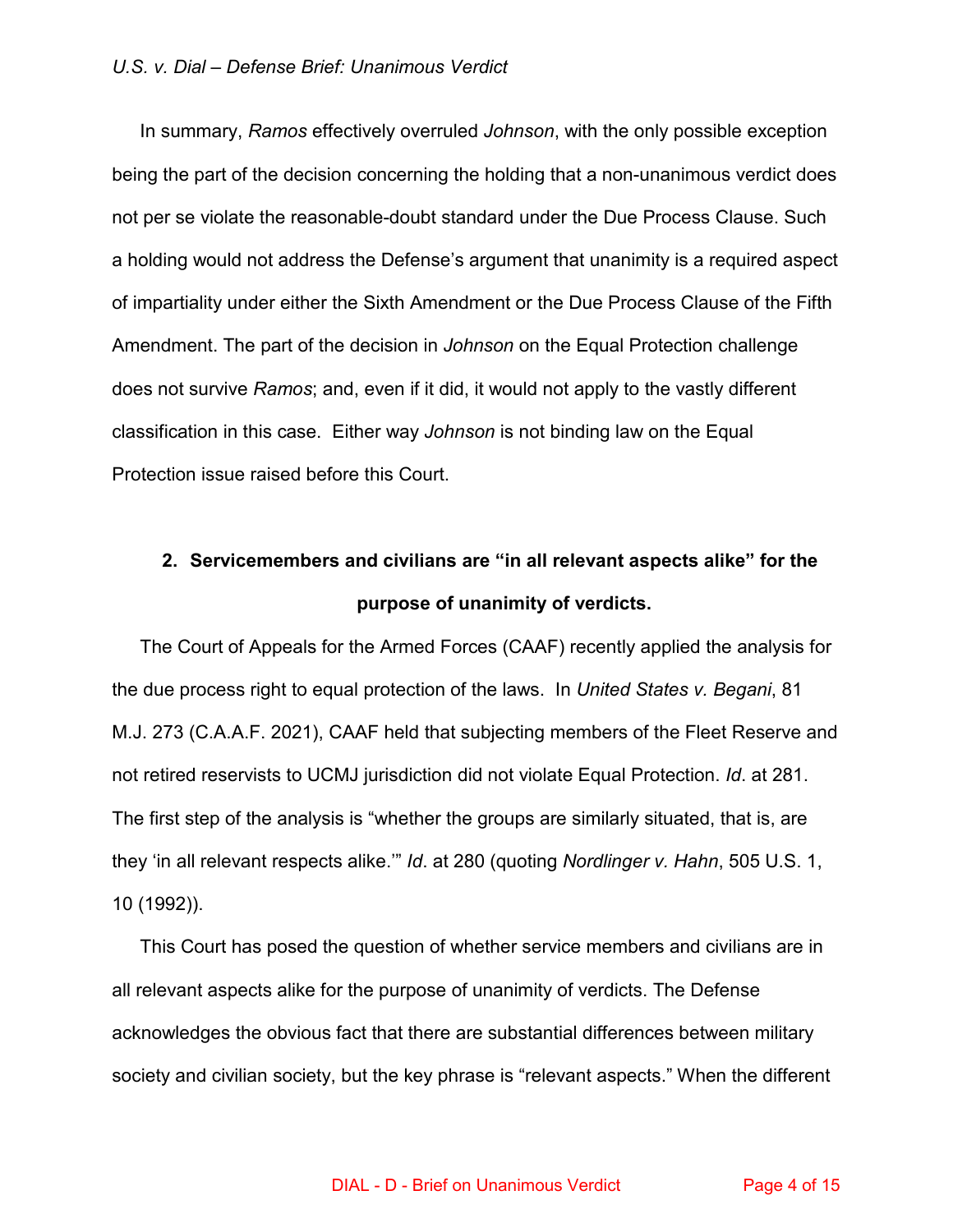treatment involves whether the verdict of guilt for a serious offense requires unanimity, the relevant aspects involve how the different individuals are situated in regard to the determination of the verdict.

A civilian, or even a servicemember, being prosecuted by the United States in a Federal district court for a non-capital serious offense is innocent until proven guilty beyond a reasonable doubt, as determined by the 12-member impartial jury of her or his peers. After the individual exercised the constitutional right to confront witnesses and present a defense, with the assistance of counsel, the decision of whether or not the individual is guilty is in the hands of the jury. If convicted, the civilian is subject to substantial deprivation of liberty and property, along with a host of possible collateral consequences, such as the loss of the rights to vote and possess firearms and registration as a sex offender, if applicable.

A servicemember being prosecuted by the United States in a general court-martial for a non-capital serious offense is innocent until proven guilty beyond a reasonable doubt, as determined by the eight-member impartial panel selected by the convening authority. After the individual exercised the constitutional right to confront witnesses and present a defense, with the assistance of counsel, the decision of whether or not the individual is guilty is in the hands of the panel. If convicted, the servicemember is subject to substantial deprivation of liberty and property, along with a host of possible collateral consequences, such as the loss of the rights to vote and to possess firearms and registration as a sex offender, if applicable.

Although there are good reasons for why certain procedural rules, including the composition of the tribunal, differ depending on the forum, the same is not true for a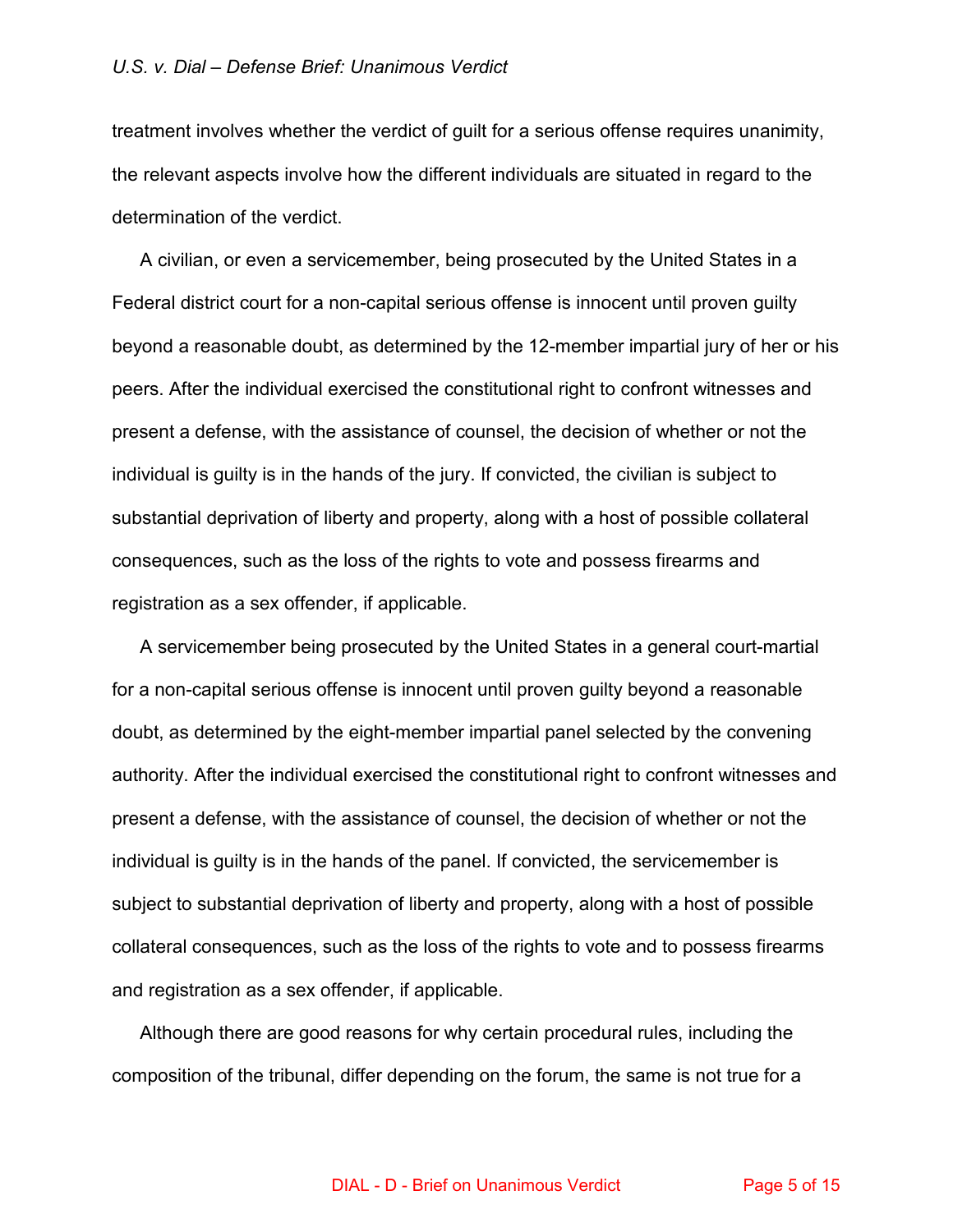different required concurrence by the tribunal before the individual is convicted of a serious offense. The Defense acknowledges there are some differences in the goals of the military justice system as a whole, but those differences are not at play in the determination of the verdict. At that relevant time, the singular purpose is justice; maintaining good order and discipline in the armed forces and promoting efficiency and effectiveness in the military establishment are not a consideration. As mentioned in the Defense's discussion of *Ortiz v. United States* in its motion, the Supreme Court found that the military justice system's essential character is "judicial." 138 S. Ct. 2165, 2174 (2018). "The procedural protections afforded to a service member are 'virtually the same' as those given in a civilian criminal proceeding, whether state or federal." *Id*. The American scheme of justice does not tolerate making it easier to convict a Soldier at a court-martial for the purposes of efficiency in the military establishment.

# **3. An accused has a statutory right to a court-martial panel; and, once Congress granted that statutory right to a court-martial panel, it must be implemented in a manner that complies with the Due Process Clause of the Fifth Amendment.**

 An accused has a statutory right to a court-martial panel, under Article 16 of the Uniform Code of Military Justice (UCMJ). However, once Congress grants a statutory right related to the procedures by which courts-martial are conducted, that right must be implemented in a manner consistent with fundamental notions of procedural fairness. By analogy, the Court of Military Appeals (CMA) recognized that the right to appeal certain courts-martial is a statutory right; but, once it is granted, it is protected by the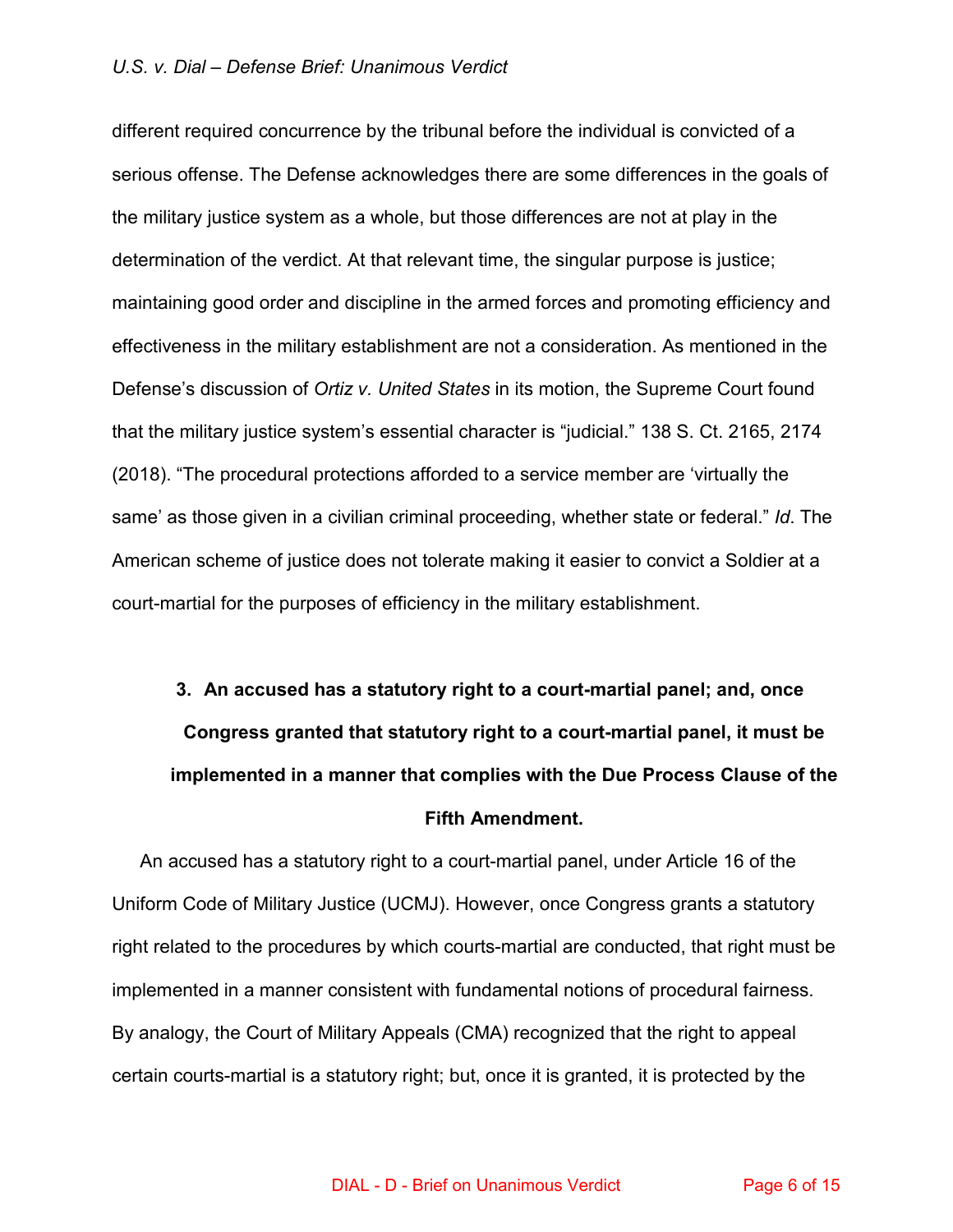safeguards of constitutional due process. *United States v. Rodriguez-Amy*, 19 M.J. 177, 178 (C.M.A. 1985) ("[A] military criminal appeal is a creature … solely of statutory origin, conferred neither by the Constitution nor the common law. However, once granted, the right of appeal must be attended with safeguards of constitutional due process[.]") (internal citations and quotations omitted). The Supreme Court has also provided Due Process protection to statutory appellate rights that states granted in their discretion. "[W]hen a State opts to act in a field where its action has significant discretionary elements, it must nonetheless act in accord with the dictates of the Constitution – and, in particular, in accord with the Due Process Clause." *Evitts v. Lucey*, 469 U.S. 387, 401 (1985). In other words, Congress could not create a court-martial panel system in which the panel decides guilt or innocence on the flip of a coin. Although that is an extreme example, it highlights the significance of the determination of guilt or innocence.

## **4. Court-martial panels and juries serve the same function, and unanimity of verdicts is a critical aspect of that function.**

The purpose of military justice differs in important respects from civilian criminal justice. "The purpose of military law is to promote justice, to assist in maintaining good order and discipline in the armed forces, to promote efficiency and effectiveness in the military establishment, and thereby to strengthen the national security of the United States." MANUAL FOR COURTS-MARTIAL, pt. I, para. 3. However, the aims of the military justice system and the criminal justice system are separate and distinct from the roles and responsibilities of court-martial members and jurors.

The function of the court-martial panel during deliberations differs depending on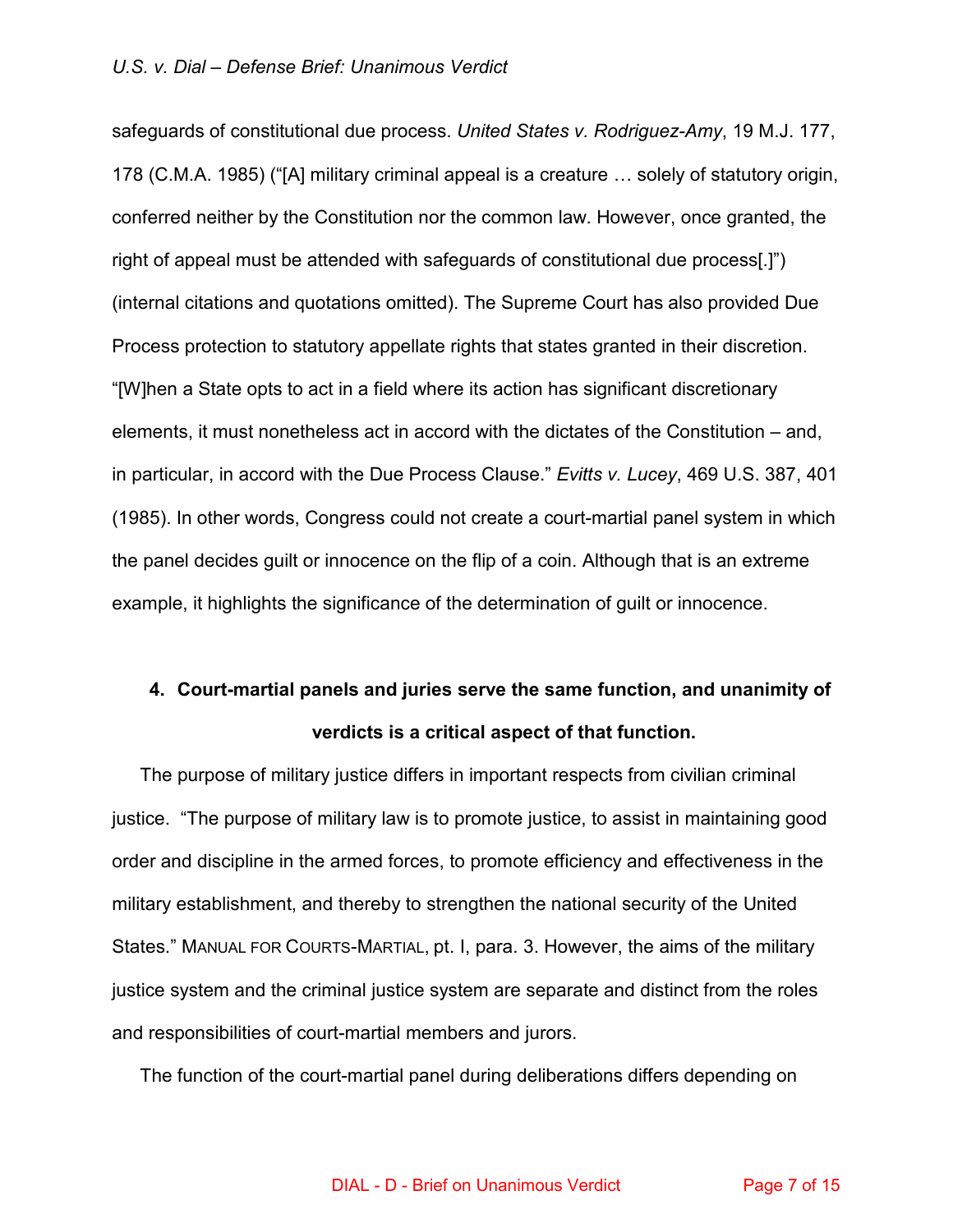whether it is for findings or the sentence. While deliberating on findings, the court members' sole purpose is justice, and maintaining good order and discipline in the armed forces and promoting efficiency and effectiveness in the military establishment are not considerations. The sole purpose at that time is to adjudicate the merits in the interest of justice. The military judge instructs the court members as follows: "As court members, it is your duty to hear the evidence and to determine whether the accused is guilty or not guilty and, if required, to adjudge an appropriate sentence." Dep't of Army, Pam. 27-9, Legal Services, Military Judges' Benchbook ch. 2, § V, para. 2-5 (2020). The military judge also instructs the members on the presumption of innocence and the burden of proof, in accordance with Article 51(c) of the UCMJ.

The Defense acknowledges that, during deliberations on the sentence, there is an additional purpose of promoting good order and discipline in the armed forces. Article 56(c)(1). Deliberations on sentence are not at issue in this motion. Focusing on the relevant moment of determining guilt or innocence demonstrates that the function served by court-martial panel members and jurors is identical – presuming innocence and determining whether the prosecution proved each element beyond a reasonable doubt.

The unanimity of the verdict is a critical aspect of the determination of guilt or innocence, affecting the accuracy and reliability of verdicts. In *Ramos*, Justice Gorsuch quoted Justice Story's explanation of unanimity of verdict as "indispensable." *Ramos*, 140 S. Ct. at 1396 ("Justice Story explained in his Commentaries on the Constitution that 'in common cases, the law not only presumes every man innocent, until he is proved guilty, but unanimity in the verdict of the jury is indispensable.'"). With the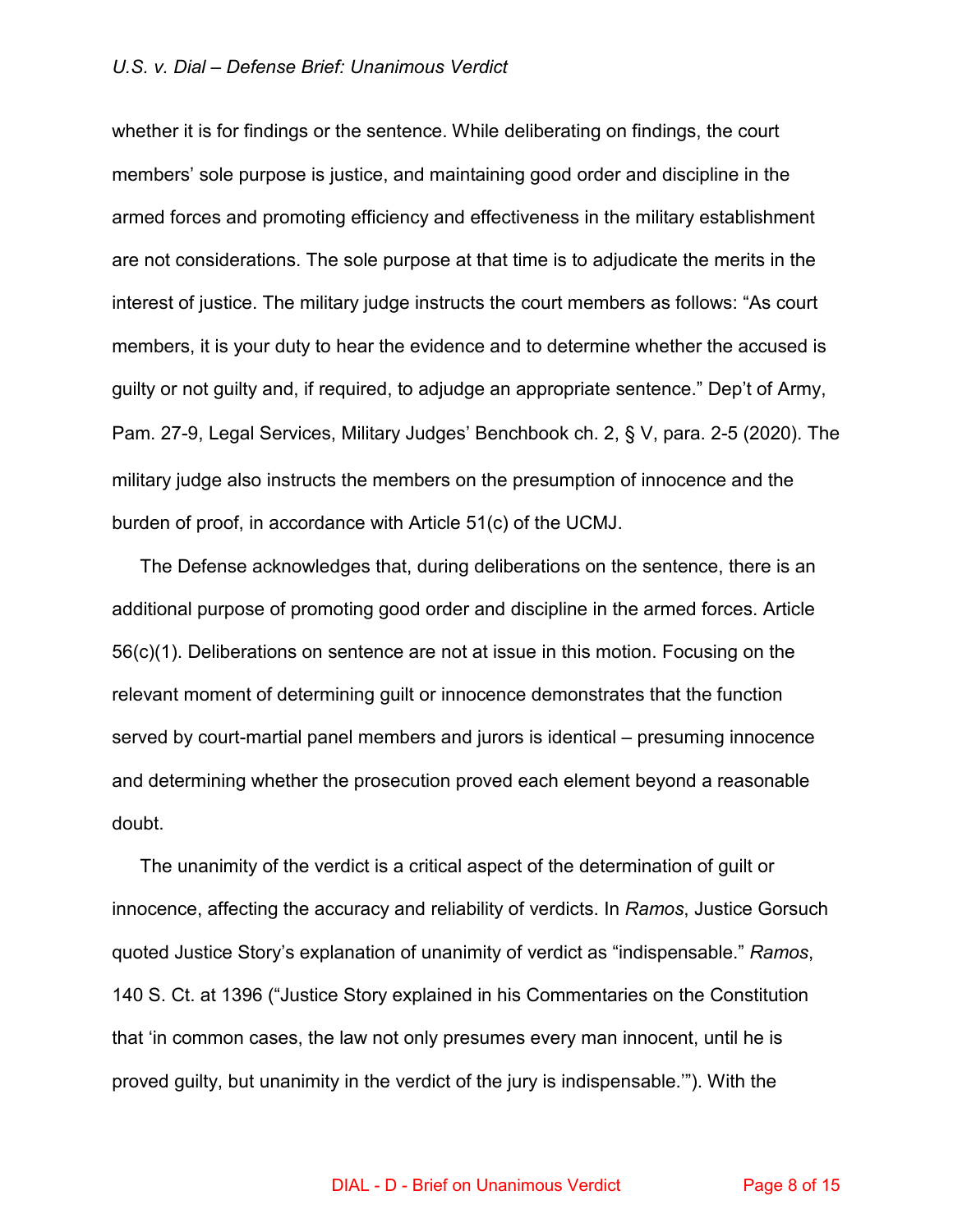fallibility of human beings, it is beyond cavil that unanimity decreases the dangers of wrongful convictions. Each member's perception of the evidence and personal experiences add to the collective wisdom of the court-martial panel, but that benefit is fully realized only with unanimity of the verdict. In her dissenting opinion in a case about the retroactivity of the new unanimity rule from *Ramos*, Justice Kagan explained how the unanimity rule "is central to the Nation's idea of a fair and reliable guilty verdict" and "only then is the jury's finding of guilt certain enough – secure enough, mistake-proof enough – to take away the person's freedom." *Edwards v. Vannoy*, 141 S. Ct. 1547, 1576 (2021) (holding that the *Ramos* jury-unanimity rule does not apply retroactively on federal collateral review) (Kagan, J., dissenting). Such concerns about the fairness and reliability of a non-unanimous verdict are even greater with a court-martial panel. With the convening authority selecting the best qualified court members by reason of age, education, training, experience, length of service, and judicial temperament, in accordance with Article 25, a reasonable doubt in the mind of a member of such a blueribbon panel casts uncertainty on the accuracy and reliability of a verdict of guilty. The American scheme of justice cannot tolerate such uncertainty with a conviction for a serious offense at a court-martial.

# **5. In** *Ramos v. Louisiana***, the Supreme Court found that unanimity is a critical aspect of "impartiality," and such a meaning would be the same in the context of court-martial panel impartiality.**

In *Ramos*, the Supreme Court was emphatic in its novel recognition that a unanimous guilty verdict is an indispensable feature of an impartial jury. "If the term 'trial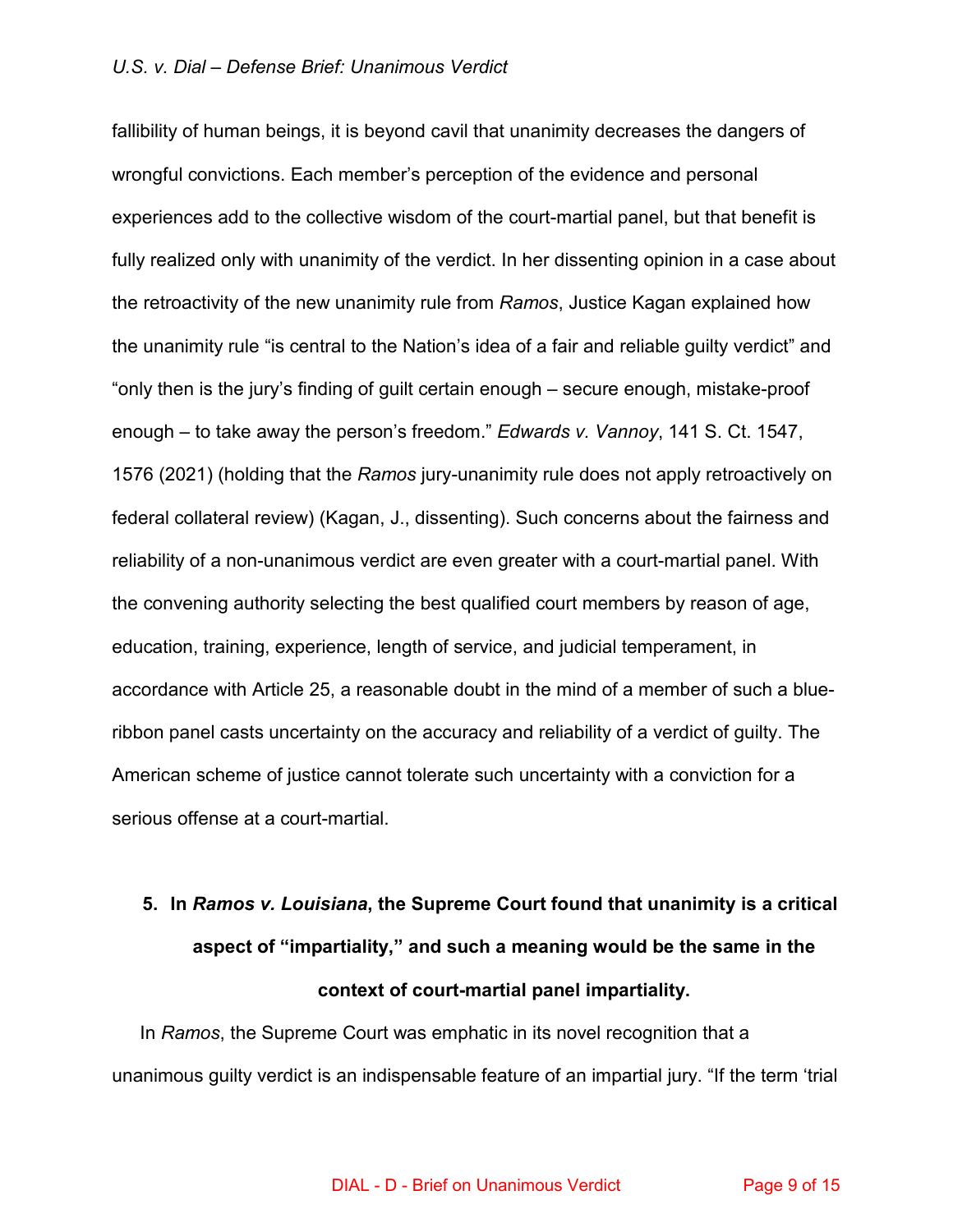by an impartial jury' carried any meaning at all, it surely included a requirement as long and widely accepted as unanimity." *Ramos*, 140 S. Ct. at 1396. The Supreme Court has recently had the opportunity to discuss its holding in *Ramos*, when it addressed the retroactivity of the new rule requiring unanimity for conviction of serious offenses. In the majority opinion for *Edwards v. Vannoy*, Justice Kavanaugh acknowledged that the *Ramos* holding that "a state jury must be unanimous to convict a defendant of a serious offense" was a new rule. 141 S. Ct. at 1555. Dissenting from the majority's conclusion that it did not meet the legal standard for the narrow exception for a new procedural rule to be retroactive, Justice Kagan summarized how the Court described the unanimity rule in *Ramos*. "Citing centuries of history, the Court in *Ramos* termed the Sixth Amendment right to a unanimous jury 'vital', 'essential,' 'indispensable,' and 'fundamental' to the American legal system." *Id*. at 1573 (Kagan, J., dissenting).

The critical aspect of impartiality involving unanimity has the same meaning in the context of court-martial panels. A long line of CAAF decisions recognizes constitutional rights to an impartial and fair decision. "Constitutional due process includes the right to be treated equally with all other accused in the selection of impartial triers of the fact." *United States v. Crawford*, 35 C.M.R. 3, 6 (C.M.A. 1964); *see also United States v. Deain*, 17 C.M.R. 44, 49 (C.M.A. 1954) ("Fairness and impartiality on the part of the triers of fact constitute a cornerstone of American justice."). That right to an impartial court-martial panel has more recently been found not only in the Due Process Clause of the Fifth Amendment but also in the Sixth Amendment itself. *See*, *e.g*., *United States v. Lambert*, 55 M.J. 293, 295 (C.A.A.F. 2001) ("[T]he Sixth Amendment requirement that the jury be impartial applies to court-martial members and covers not only the selection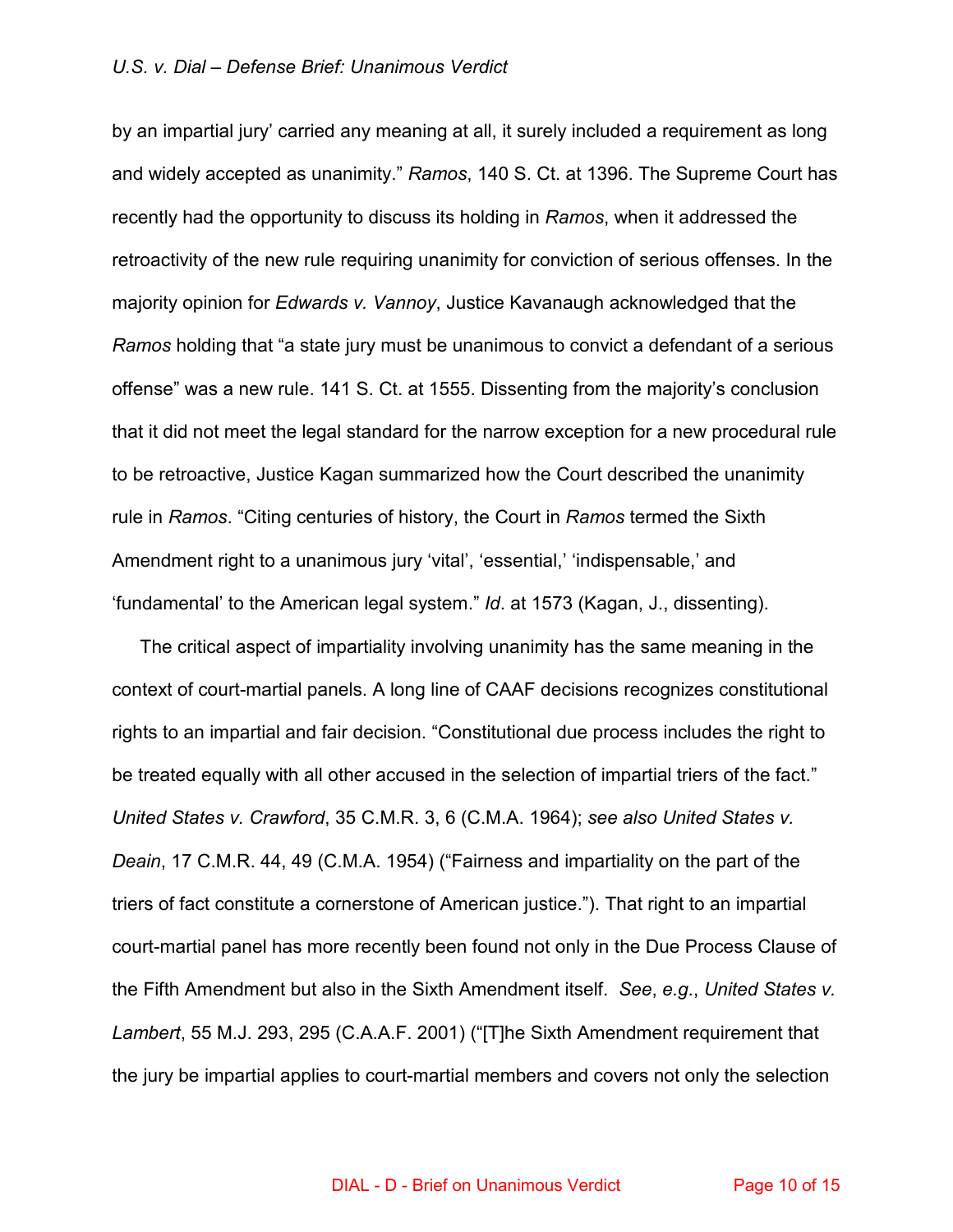of individual jurors, but also their conduct during the trial proceedings and the subsequent deliberations."). As demonstrated by the cases cited on pages 8 through 9 of the Defense's Motion for Appropriate Relief: Unanimous Verdict, this is not the only Sixth Amendment protection that applies to an accused at a court-martial. Also, in *United States v. Castellano*, 72 M.J. 217 (C.A.A.F. 2013), CAAF held that the military judge violated "Appellant's due process rights under the Fifth and Sixth Amendments" by finding a *Marcum* factor himself rather than presenting it to the court members. *Id*. at 219.

As shown above, the Accused has a right to a unanimous guilty verdict as part of his right to an impartial panel under the Sixth Amendment. He also has a right to a unanimous guilty verdict as part of this right to due process under the Fifth Amendment. "Impartial court-members are a *sine qua non* for a fair court-martial." *United States v. Modesto*, 43 M.J. 315, 318 (C.A.A.F. 1995). In addition, CMA stated that, when a right applies by virtue of due process, "it applies to courts-martial, just as it does to civilian juries." *United States v. Santiago-Davilla*, 26 M.J. 380, 390 (C.M.A. 1988) (holding that the Supreme Court's decision in *Batson v. Kentucky* applies to courts-martial).

# **6. Congress does not have any plausible reason for allowing a conviction on a non-unanimous verdict, other than the impermissible reason of making a conviction and deprivation of liberty and property easier at a court-martial.**

The Government's response states that the unanimity right from *Ramos* is not so extraordinarily weighty as to overcome the balance struck by Congress. However, there was no discussion of the interests on either side of the scales during the balancing. If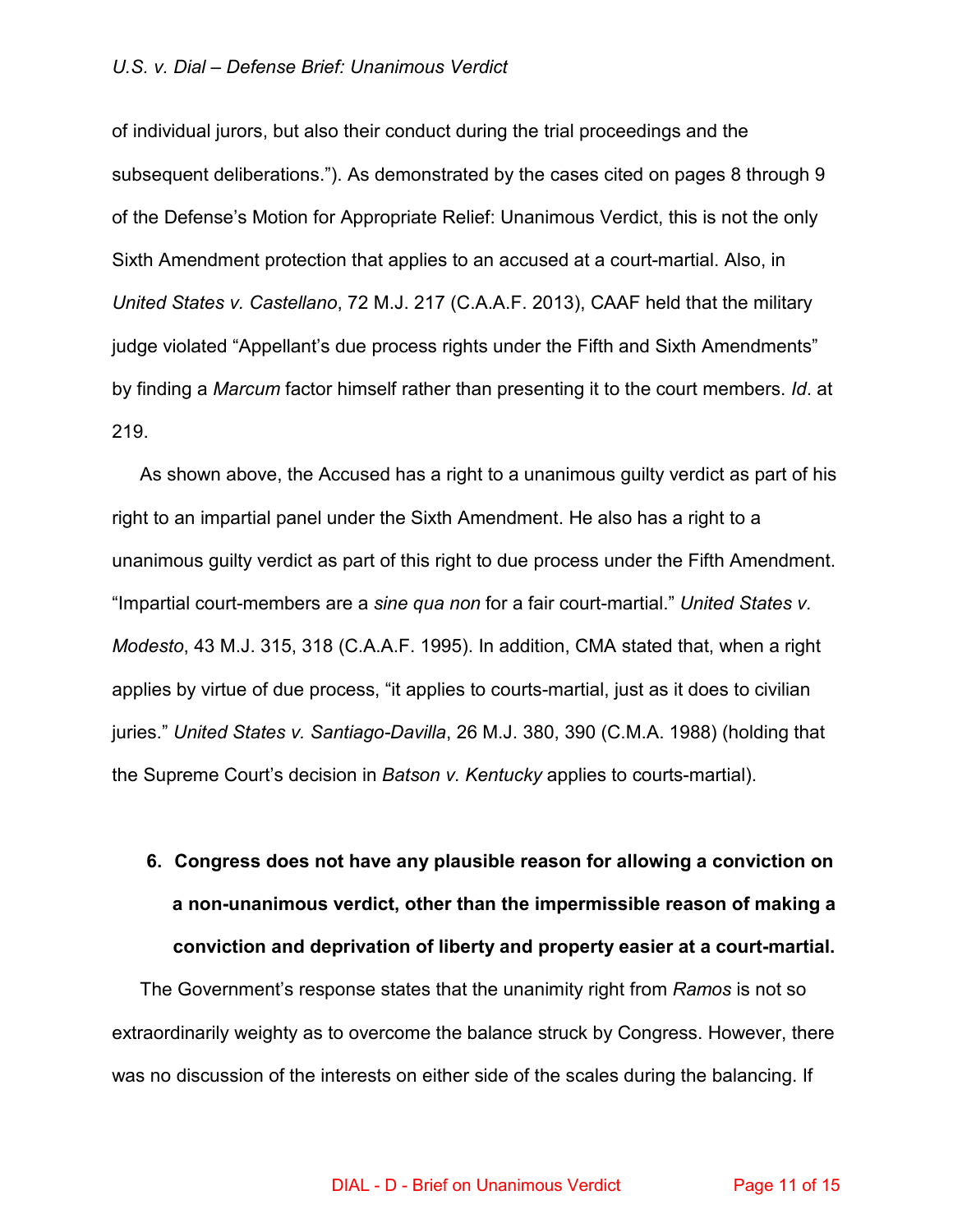there was a valid reason for denying servicemembers this fundamental right concerning the determination of guilt, it is curious that it was not included in the Government's response. Instead the Government relied on citing to cases that predated the Supreme Court's new rule that, under the Fourteenth Amendment, states must require unanimity before conviction of a serious offense. The Government's response fails to appreciate the newly elevated status of this fundamental right.

In addition, the military justice system has evolved from the Founding-era in both scope and due process. Courts-martial can now convict individuals for offenses with no service connection. *Solorio v. United States*, 483 U.S. 435 (1987). Also, courts-martial can convict individuals who are not servicemembers on active duty. *See, e.g*., *United States v. Begani*, 81 M.J. 273 (C.A.A.F. 2021) (holding that a retired servicemember in the Navy's Fleet Reserve was subject to court-martial jurisdiction); *United States v. Ali*, 71 M.J. 256 (C.A.A.F. 2012) (holding that Article 2(a)(10)'s extension of jurisdiction to persons serving with or accompanying an armed force in the field in time of a contingency operation did not violate the Constitution). With this expansion of the scope of court-martial jurisdiction, far more due process has been required over time. The Government's best reason for preserving non-unanimity is the historical practice, but that is inconsistent with all of the ways in which courts-martial have evolved from the rough form of justice criticized by the Supreme Court in *Toth v. Quarles*, 350 M.J. 11 (1955) to the judicial system the Supreme Court approved of in *Ortiz*.

The Government may argue that military necessity requires making it easier to convict at courts-martial and having guilty verdicts with less certainty and reliability, regardless of the concerns expressed by Justice Kagan. However, the Government has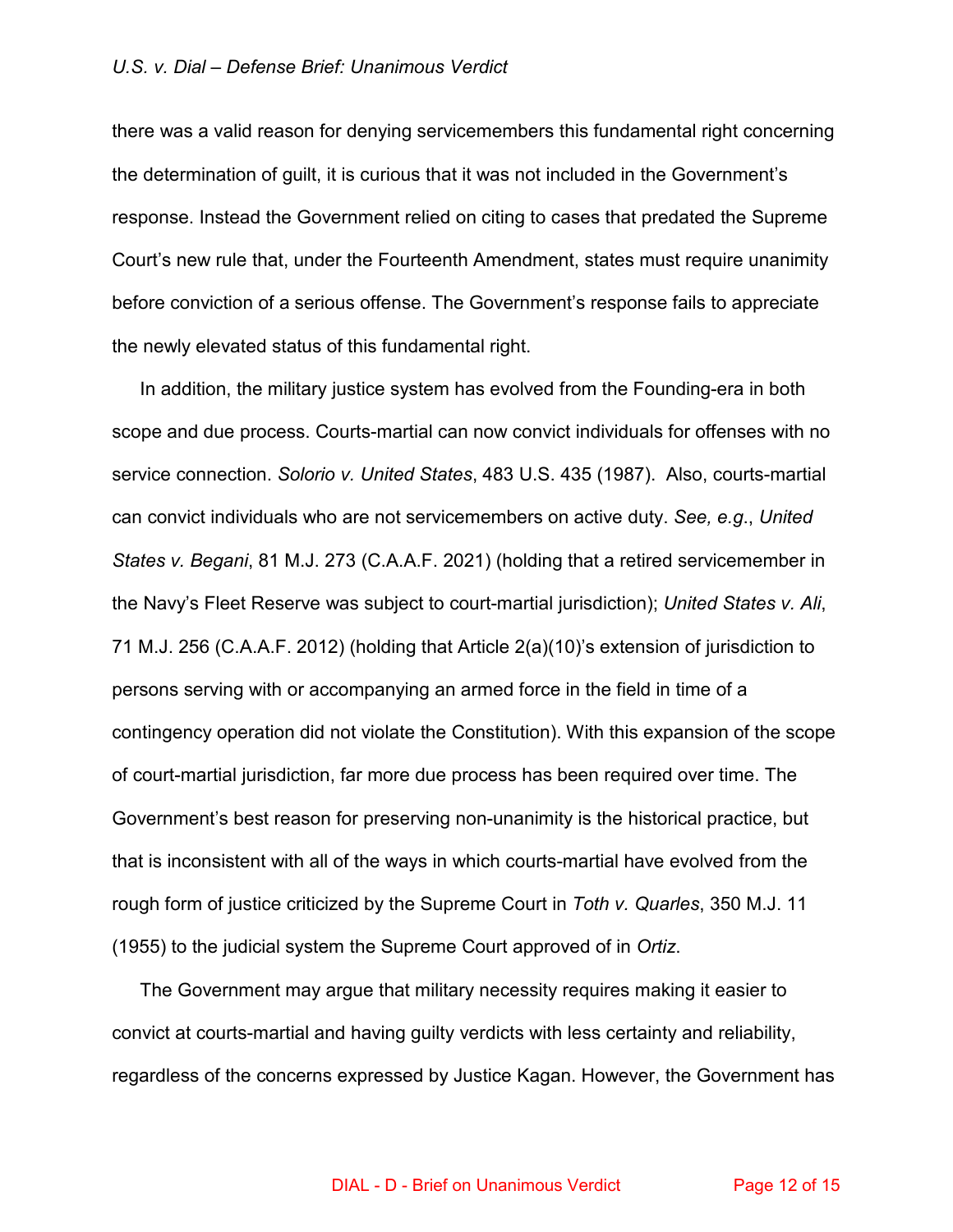other reasonable courses of action for any rare cases in which conducting another trial would have a significant impact on the military mission. After *Ramos*, adhering to the status quo of non-unanimous guilty verdicts at courts-martial cannot be tolerated in the American scheme of justice.

## **7. Although a unanimous verdict of guilty is required for courts-martial, a unanimous verdict of acquittal is not required.**

The Defense is not arguing that all verdicts in a court-martial must be unanimous but only that convictions require unanimity. The right to a unanimous verdict is an individual right held by an accused, so it is not required that acquittals be unanimous. The Oregon Supreme Court came to this same logical conclusion after *Ramos*. "*Ramos* does not imply that the Sixth Amendment prohibits acquittals based on non-unanimous verdicts or that any other constitutional provision bars Oregon courts from accepting such acquittals." *State v Ross*, 367 Ore. 560, 573, 481 P.3d 1286, 1293 (2021). Even if Article 52(a)(3) of the UCMJ is unconstitutional to the extent it authorizes less than unanimous guilty verdicts, it is constitutional to the extent that failing to obtain the concurrence of at least three-fourths of the members present results in a finding of not guilty.

This interpretation alleviates any concerns about unlawful command influence. An acquittal could be the result of anywhere from zero to five out of eight votes of guilty. Although a conviction would effectively reveal the vote of every member, just like it does in capital cases, there can be no serious argument that court members would be apprehensive of displeasing the convening authority by voting to convict of a charge or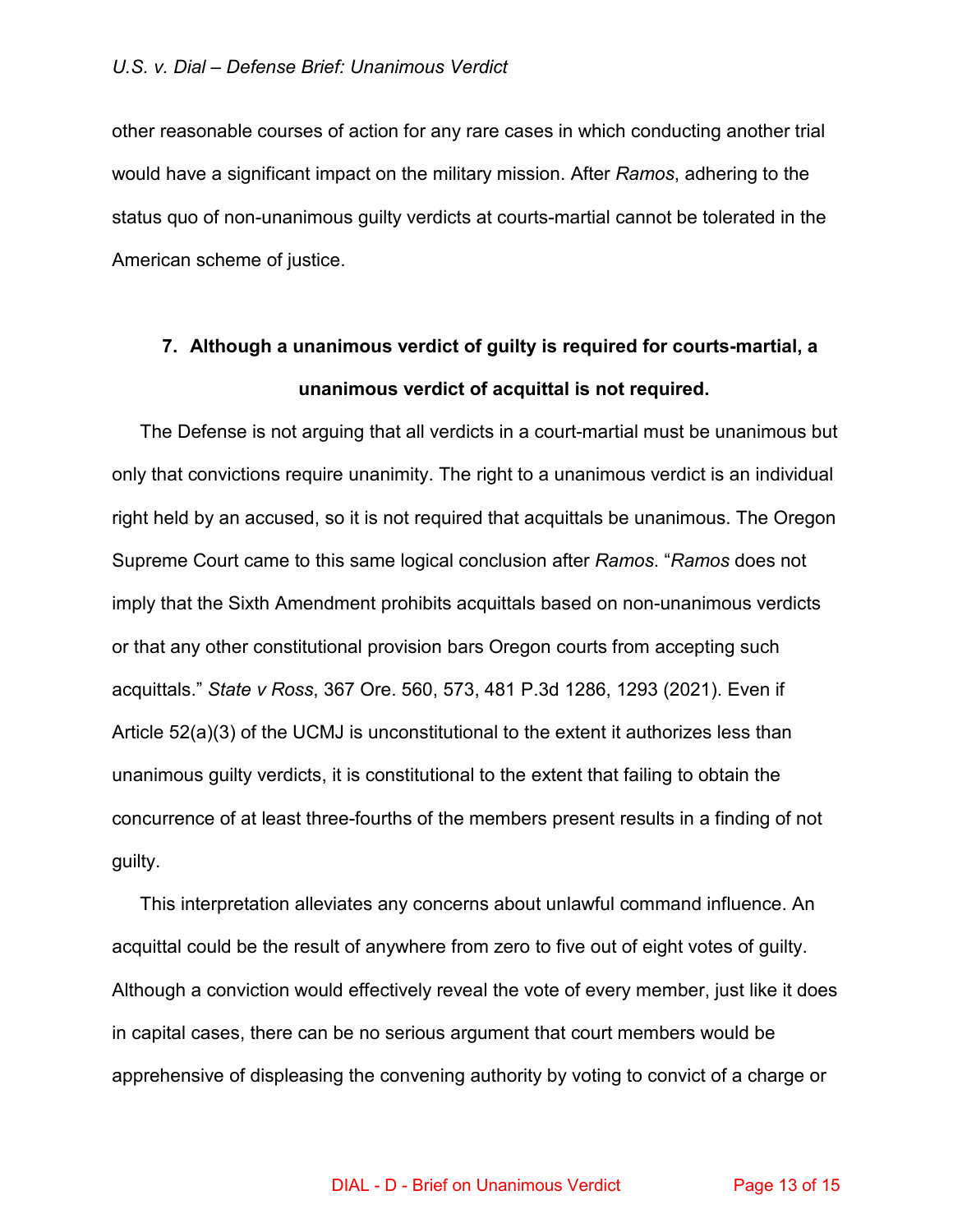specification the convening authority referred for trial by court-martial.

#### **CONCLUSION**

As the Supreme Court recognized in *Ortiz*, courts-martial have transformed into courts that are judicial in character rather than disciplinary tools of the commander. As such, they must adhere to the American scheme of justice. The Supreme Court's recent holding in *Ramos* that the unanimity requirement applies to the states because it is fundamental to the American scheme of justice, requires this Court to conduct a fresh analysis and come to the conclusion that the United States Constitution requires a unanimous verdict for the conviction of a serious offense at a court-martial. This conclusion is unmistakable, whether the right exists by virtue of the Sixth Amendment, Due Process under the Fifth Amendment, or Equal Protection under the Fifth Amendment.

Robert Mihail ROBERT MIHAIL

CPT, JA Trial Defense Counsel